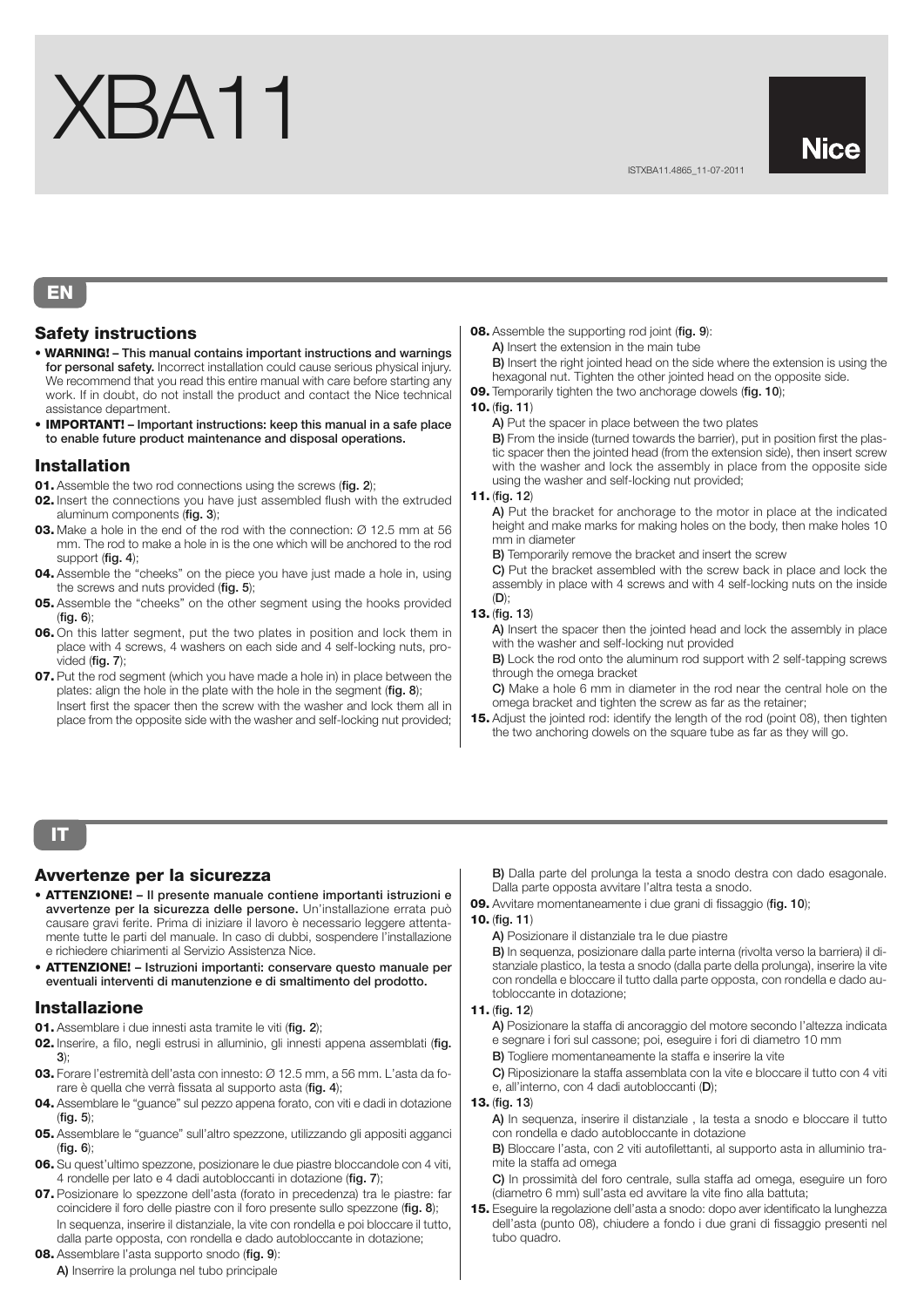## **Consignes de sécurité**

- **ATTENTION : Ce manuel contient d'importantes instructions et mises en garde pour la sécurité des personnes.** Une installation erronée peut causer de graves blessures. Avant de commencer le travail, lire attentivement tout le manuel. En cas de doutes, suspendre l'installation et demander des éclaircissements au Service Assistance Nice.
- **ATTENTION : Recommandation importante: conserver avec soin ce guide pour les éventuelles interventions futures de maintenance ou de mise au rebut du produit.**

## **Installation**

- **01.** Assembler les deux raccords de lisse par le biais des vis (**fig. 2**);
- **02.** Insérer, à ras, dans les profils d'aluminium extrudés, les raccords qui viennent d'être assemblés (**fig. 3**);
- **03.** Percer l'extrémité de la lisse avec le raccord: Ø 12,5 mm, 56 mm. La lisse à percer est celle où sera fixée la lyre d'appui (**fig. 4**);
- **04.** Assembler les "joues" sur la pièce qui vient d'être percée avec les boulons et les écrous fournis (**fig. 5**);
- **05.** Assembler les "joues" sur l'autre partie, en utilisant les crochets appropriés (**fig. 6**);
- **06.** Sur ce dernier élément, placer les deux plaques en les bloquant avec 4 vis, 4 rondelles par côté et 4 écrous auto-bloquants fournis (**fig. 7**);
- **07.** Placer la partie de la lisse (précédemment percée) entre les plaques: faire coïncider le trou des plaques avec le trou sur l 'élément de lisse (**fig. 8**); Dans l'ordre, insérez l'entretoise, la vis avec la rondelle et ensuite la bloquer, de l'autre côté, avec la rondelle et l'écrou auto-bloquant fournis;
- **08.** Assembler l'articulation de support de la lisse (**fig. 9**):
	- **A)** Insérer l'extension dans le tube principal

**B)** Du côté de l'extension la tête articulée avec un écrou hexagonal Sur le côté opposé visser l'autre tête articulée.

- **09.** Visser provisoirement les deux vis sans tête de blocage **(fig. 10**);
- **10.** (**fig. 11**)
	- **A)** Placer l'entretoise entre les deux plaques

**B)** Dans l'ordre, placer de l'intérieur (en face de la barrière) l'entretoise en plastique, la tête articulée (du côté de l'extension), insérer la vis avec la rondelle et bloquer le tout du côté opposé avec la rondelle et l'écrou fournis;

#### **11.** (**fig. 12**)

**A)** Placer le support d'ancrage du moteur à la hauteur indiquée sur le coffret et marquer les trous sur le coffret, puis percer les trous d'un diamètre de 10 mm

**B)** Retirer provisoirement le support et insérer la vis

**C)** Replacer le support assemblé avec vis et la bloquer le tout avec 4 vis, et à l'intérieur, avec 4 écrous auto-bloquants **(D**);

#### **13.** (**fig. 13**)

**A)** Dans l'ordre, insérer l'entretoise, la tête articulée et bloquer le tout avec la rondelle et l'écrou auto-bloquant fournis;

**B)** Bloquer la lisse avec 2 vis autofileteuses sur son support en aluminium par le biais du profil oméga;

**C)** près du trou central sur le support oméga, percer un trou (diamètre 6 mm) sur l'arbre et visser la vis;

**15.** Ajuster la lisse: après avoir déterminé la longueur de la lisse (point 08), bloquer les deux vis sans tête dans le tube carré.

# **ES**

## **Advertencias de seguridad**

- **¡ATENCIÓN! Este manual contiene importantes instrucciones y advertencias para la seguridad de las personas.** Una instalación errónea puede causar graves heridas. Antes de comenzar el trabajo es necesario leer con atención todas las partes del manual. En caso de duda, suspender la instalación y solicitar información al Servicio de Asistencia Nice.
- **¡ATENCIÓN! Instrucciones importantes: conservar este manual para eventuales intervenciones de manutención y desecho del producto.**

#### **Instalación**

- **01.** Ensamblar los dos acoplamientos de la varilla con los tornillos (**fig. 2**);
- **02.** Introducir, nivelados, en las extrusiones de aluminio, los acoplamientos recién ensamblados (**fig. 3**);
- **03.** Perforar la extremidad de la varilla con acoplamiento: Ø 12.5 mm, a 56 mm. La varilla para perforar es la que se fijará al soporte de varilla (**fig. 4**);
- **04.** Ensamblar las "asas" en la pieza recién perforada, con los tornillos y las tuercas en dotación (**fig. 5**);
- **05.** Ensamblar las "asas" en la otra pieza , usando los ganchos correspondientes para tal fin (**fig. 6**);
- **06.** En esta última pieza, ubicar las dos placas fijándolas con 4 tornillos, 4 arandelas en cada lado y las 4 tuercas autoblocantes en dotación (**fig. 7**);
- **07.** Ubicar la pieza de la varilla (perforada anteriormente) entre las placas: hacer coincidir el orificio de las placas con el orificio presente en la pieza (**fig. 8**);

Siguiendo un orden, introducir el distanciador, el tornillo con arandela y luego bloquear todo, en la parte opuesta, con la arandela y la tuerca autoblocante en dotación;

- **08.** Ensamblar la varilla soporte articulada (**fig. 9**):
	- **A)** Introducir la prolongación en el tubo principal

**B)** En la parte de la prolongación la cabeza de unión articulada derecha con tuerca hexagonal. En la parte opuesta atornillar la otra cabeza de unión articulada.

**09.** Ajustar momentáneamente los dos bulones de fijación (**fig. 10**); **10.** (**fig. 11**)

## **A)** Ubicar el distanciador entre las dos placas

**B)** Siguiendo un orden, ubicar en la parte interior (orientada hacia la barrera) el distanciador plástico, la cabeza de unión articulada (de la parte de la prolongación), introducir el tornillo con arandela y bloquear todo en la parte opuesta, con la arandela y la tuerca autoblocante en dotación;

#### **11.** (**fig. 12**)

**A)** Ubicar la brida de sujeción del motor según la altura indicada y marcar los orificios en la caja; luego, realizar los orificios de 10 mm de diámetro **B)** Quitar momentáneamente la brida e introducir el tornillo

**C)** Volver a ubicar la brida montada con el tornillo y bloquear todo con 4 tornillos y, en el interior, con 4 tuercas autoblocantes (**D**);

#### **13.** (**fig. 13**)

**A)** Siguiendo un orden, introducir el distanciador, la cabeza de unión articulada y bloquear todo con la arandela y la tuerca autoblocante en dotación **B)** Bloquear la varilla, con 2 tornillos autorroscantes, al soporte de varilla de aluminio mediante el soporte omega

**C)** En proximidad del orificio central, en el soporte omega, realizar un orificio (6 mm de diámetro) en la varilla y ajustar el tornillo hasta el tope;

**15.** Realizar la regulación de la varilla articulada: después de haber identificado la longitud de la varilla (punto 08), cerrar hasta el fondo los dos bulones de fijación presentes en el tubo cuadrado.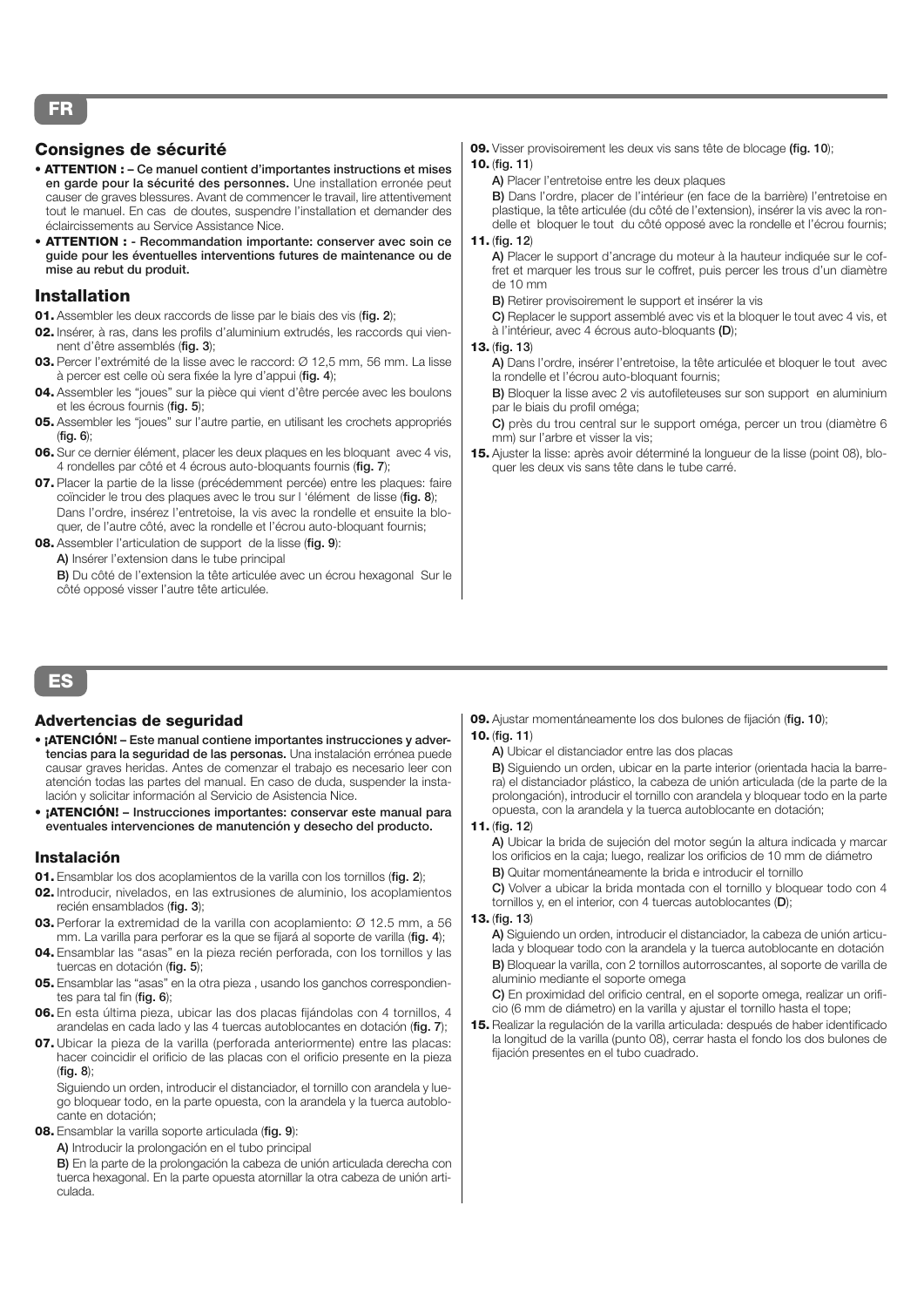## **DE**

## **Sicherheitshinweise**

- **ACHTUNG! Dieses Handbuch enthält wichtige Anleitungen und Hinweise für die Sicherheit der Personen.** Eine fehlerhafte Installation kann zu ernsthaften Verletzungen führen. Bevor Sie mit der Arbeit beginnen, ist es erforderlich, dass das Handbuch in allen seinen Teilen aufmerksam gelesen wird. Bei Zweifeln oder Fragen unterbrechen Sie die Installation und klären diese mit dem Nice-Kundendienst.
- **ACHTUNG! Wichtige Anweisungen: Bewahren Sie dieses Handbuch für etwaige Wartungsmaßnahmen und die Entsorgung des Produkts auf.**

## **Installation**

- **01.** Die beiden Kupplungen mit Hilfe der Schrauben zusammenbauen (**Abb.2**).
- **02.** Die soeben zusammengebauten Kupplungen bündig in den Pressprofilen aus Aluminium einsetzen (**Abb.3**).
- **03.** Eine Bohrung des Stabendes mit der Kupplung ausführen: Ø 12.5 mm, bei 56 mm. Der durchzubohrenden Stab ist der, der am Stabträger befestigt wird (**Abb.4**).
- **04.** Die "Backen" mit Hilfe der mitgelieferten Schrauben auf das soeben durchbohrte Teil montieren (**Abb.5**).
- 05. Die "Backen" mit Hilfe der zugehörigen Haken auf das Stück montieren (**Abb.6**);
- **06.** Auf diesem letzen Stück die beiden Platten mit den mitgelieferten 4 Schrauben, den 4 Unterlegschrauben pro Seite und den 4 selbstsperrenden Schraubenmuttern festziehen (**Abb.7**);
- **07.** Das vorher durchbohrte Stabstück zwischen den Platten einsetzen; die Öffnung der Platten mit der auf dem Stabstück befindlichen Öffnung in Einklang bringen (**Abb.8**).

Nacheinander das Abstandstück und die Schraube mit der Unterlegscheibe einsetzen und dann alles von der anderen Seite mit der Unterlegscheibe und der selbstsperrenden mitgelieferten Schraubenmutter blockieren;

**08.** Den Stab für die Gelenkhalterung zusammenbauen (**Abb.9**): **A)** Die Verlängerung im Hauptrohr einsetzen.

**B)** Auf der Seite der Verlängerung den rechten Gelenkkopf mit der Sechskantmutter anschrauben. Auf der gegenüber liegenden Seite den anderen Gelenkkopf festschrauben.

**09.** Vorübergehend die beiden Befestigungsstifte festschrauben (**Abb. 10**);

#### **10.** (**Abb. 11**).

**A)** Das Abstandstück zwischen den beiden Platten positionieren. **B)** In der Reihenfolge von der Innenseite aus (in Richtung Schranke) das Plastikabstandstück und den Gelenkkopf (auf der Seite der Verlängerung) positionieren, die Schraube mit der Unterlegscheibe einsetzen und alles von der gegenüber liegenden Seite aus mit mitgelieferter Unterlegscheibe und selbstsperrender Schraubenmutter blockieren;

#### **11.** (**Abb. 12**).

**A)** Den Verankerungsbügel des Motors gemäß der angezeigten Höhe positionieren und die Bohröffnungen auf dem Gehäuse markieren ; dann die Bohröffnungen mit dem Durchmesser von 10 mm ausführen.

**B)** Den Bügel vorübergehend entfernen und die Schraube einsetzen.

**C)** Den zusammen gesetzten Bügel mit der Schraube neu positionieren und alles mit den 4 Schrauben und den 4 selbstsperrenden Schraubenmuttern von innen blockieren (**D**);

#### **13.** (**Abb. 13**).

**A)** In der Reihenfolge das Abstandstück und den Gelenkkopf einsetzen und alles mit der mitgelieferten Unterlegscheibe und der selbstsperrenden Schraubenmutter blockieren.

**B)** Den Stab mit den 2 selbstschneidenden Schrauben am Stabträger aus Aluminium mit Hilfe des Omegabügels blockieren.

**C)** In der Nähe der mittleren Bohröffnung, auf dem Omegabügel eine Bohröffnung (Durchmesser:6mm) auf dem Stab ausführen und die Schraube bis zum Anschlag festschrauben.;

**15.** Den Gelenkstab einstellen: nach Feststellung der Stablänge (Punkt 08) die beiden auf dem Vierkantrohr befindlichen Befestigungsstifte bis zum Anschlag schließen.

## **PL**

## **Zalecenia dotyczące bezpieczeństwa**

- **UWAGA! Niniejsza instrukcja obsługi zawiera ważne dla bezpieczeństwa osób oraz uwagi i zalecenia.** Nieprawidłowy montaż może doprowadzić do poważnych obrażeń ciała. Przed rozpoczęciem pracy należy dokładnie zapoznać się ze wszystkimi częściami podręcznika. W razie wątpliwości należy przerwać montaż i zwrócić się o pomoc do serwisu technicznego firmy Nice.
- **UWAGA! Ważne instrukcje: niniejszy podręcznik należy zachować na wypadek ewentualnej konserwacji lub rozbiórki urządzenia.**

## **Montaż**

- **01.** Zmontować dwa złącza ramienia za pomocą śrub (**rys. 2**);
- **02.** Wpuścić na płasko do aluminiowych otworów właśnie zmontowane złącza (**rys. 3**);
- **03.** Wykonać otwór na krańcu ramienia zawierającym złącze: Ø 12,5 mm, na 56 mm. Ramię, w którym należy wykonać otwór, to ramię, które zostanie przymocowane do uchwytu ramienia (**rys. 4**);
- **04.** Połączyć "lica" z nawierconym elementem za pomocą znajdujących się na wyposażeniu śrub i nakrętek (**rys. 5**);
- 05. Połączyć "lica" z drugim odcinkiem, wykorzystując w tym celu specjalne zaczepy (**rys. 6**);
- **06.** Na tym drugim odcinku ustawić dwie płyty, mocując je za pomocą 4 śrub, 4 podkładek dla każdej strony oraz 4 samoblokujących się nakrętek, dostarczonych wraz z urządzeniem (**rys. 7**);
- **07.** Ustawić odcinek ramienia (wcześniej nawierconego) pomiędzy płytami: przesunąć go w taki sposób, aby wywiercony otwór pokrywał się z otworami w płytach (**rys. 8**);

Następnie włożyć kolejno przekładkę odległościową, śrubę z podkładką, a następnie zamocować wszystko po przeciwnej stronie za pomocą podkładki oraz samoblokującej się nakrętki, które dostarczone zostały wraz z urządzeniem;

**08.** Zmontować ramię wsporcze przegubu (**rys. 9**):

**A)** Włożyć przedłużkę do głównego profilu rurowego

**B)** Po stronie przedłużki prawą głowicę przegubu z nakrętką sześciokątną. Po przeciwnej stronie przykręcić drugą głowicę przegubu.

**09.** Wkręcić na chwilę dwa kołki ustalające (**rys. 10**);

#### **10.** (**rys. 11**)

**A)** Umieścić przekładkę odległościową pomiędzy dwoma płytami

**B)** Następnie umieścić kolejno od wewnętrznej strony (zwróconej w kierunku barierki) plastikową przekładkę odległościową, głowicę przegubu (po stronie przedłużki), włożyć śrubę z podkładką i zamocować całość po przeciwnej stronie za pomocą podkładki z samoblokującą się nakrętką, które znajdują się na wyposażeniu;

## **11.** (**rys. 12**)

**A)** Ustawić obejmę mocującą silnika na wskazanej odległości i zaznaczyć na skrzyni miejsce wykonania otworów. Następnie wykonać otwory o średnicy 10 mm

- **B)** Zdjąć na chwilę obejmę i włożyć śrubę
- **C)** Ustawić ponownie zmontowaną ze śrubą obejmę i zamocować całość za pomocą 4 śrub i 4 włożonych od środka samoblokujących nakrętek (**D**);

## **13.** (**rys. 13**)

**A)** Następnie włożyć kolejno przekładkę odległościową oraz głowicę przegubu i zamocować wszystko za pomocą podkładki oraz samoblokującej się nakrętki, które dostarczone zostały wraz z urządzeniem

**B)** Przymocować ramię, z 2 samogwintującymi się śrubami, do uchwytu aluminiowego ramienia za pomocą obejmy w kształcie symbolu omega. **C)** W pobliżu centralnego otworu obejmy w kształcie symbolu omega wykonać na ramieniu otwór (średnica 6 mm) i przykręcić na styk śrubę;

**15.** Wyregulować ramię przegubowe: po ustaleniu długości ramienia (punkt 08), dokręcić do oporu dwa kołki ustalające znajdujące się w kwadratowym profilu rurowym.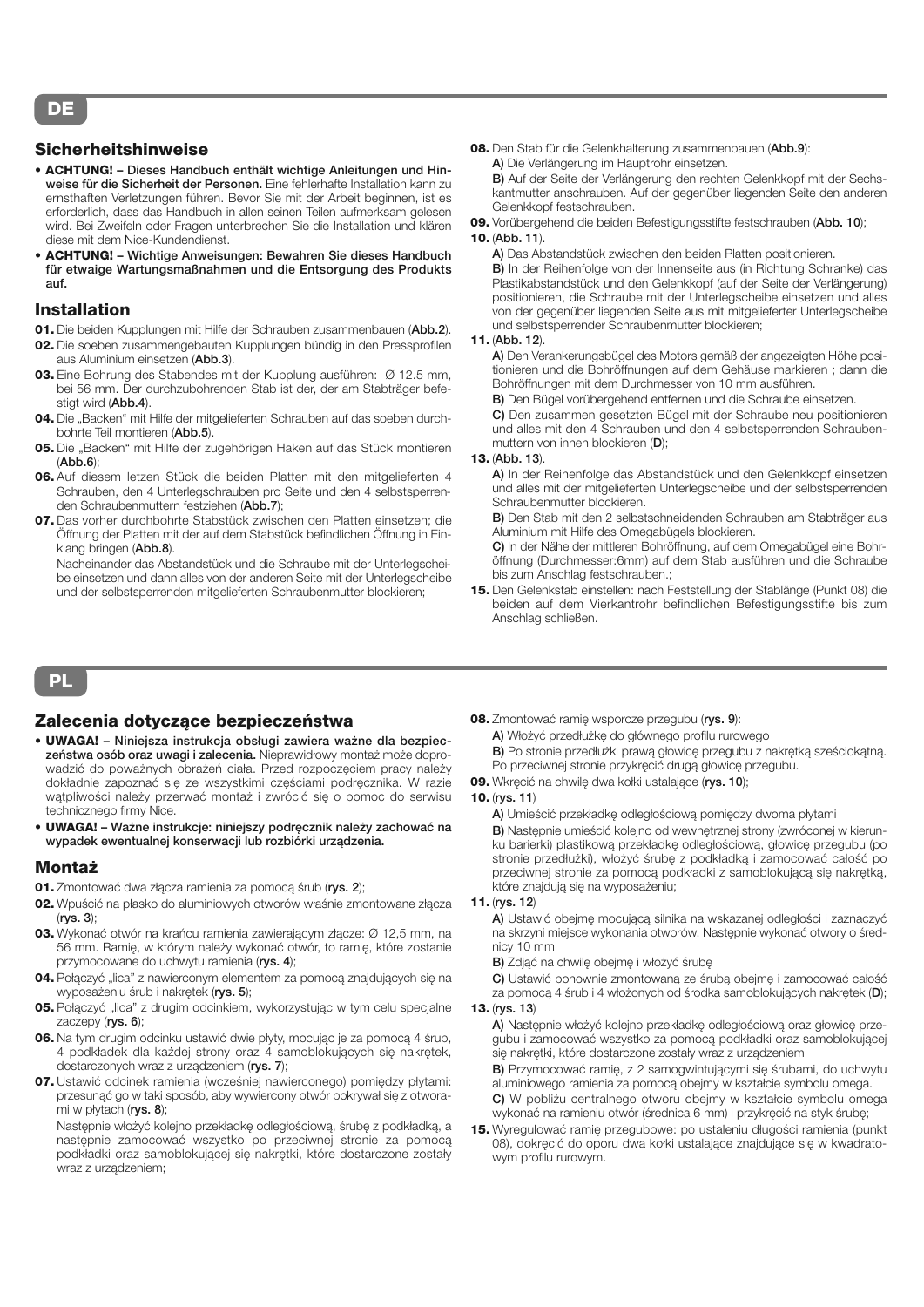## **Veiligheidsvoorschriften**

- **LET OP! Deze handleiding bevat belangrijke aanwijzingen voor de veiligheid van betrokkenen.** Een incorrecte installatie kan ernstig letsel tot gevolg hebben. Voordat u met de werkzaamheden begint, dient u alle delen van de handleiding aandachtig te lezen. Bij twijfel adviseren wij u de installatie te staken en contact op te nemen met het servicecentrum van Nice.
- **LET OP! Belangrijke instructies: Bewaar deze handleiding voor eventuele onderhoudswerkzaamheden en verwijdering van het product.**

#### **Installatie**

- **01.** Schroef de twee koppelstukken in elkaar (**afb. 2**);
- **02.** Breng de net gemonteerde koppelstukken waterpas in de aluminium extrusieprofielen (**afb. 3**);
- **03.** Boor een gat bij het uiteinde van de aansluitstang: Ø 12.5 mm, op 56 mm. De stang die geboord moet worden is degene die aan de steun bevestigd gaat worden (**afb. 4**);
- **04.** Bevestig de "zijstukken" op het net geboorde deel met behulp van meegeleverde schroeven en bouten (**afb. 5**);
- **05.** Bevestig de "zijstukken" op het andere deel met behulp van desbetreffende haken (**afb. 6**);
- **06.** Op dit laatste deel, brengt u de twee platen aan en maakt u deze vast met behulp van meegeleverde 4 schroeven, 4 sluitringen per kant en 4 zelfborgende moeren (**afb. 7**);
- **07.** Plaats het deel van de stang (vooraf geboord) tussen de platen in. De boorgaten van de platen moeten met die van het stangdeel overeenkomen (**afb. 8**);

Monteer in volgorde de vulring, de schroef met sluitring en bevestig het geheel aan de andere kant met sluitring en zelfborgende moer (alle meegeleverd);

- **08.** Monteer de scharnier-stang (**afb. 9**);
	- **A)** Steek het verlengstuk in de hoofdbuis

**B)** Monteer aan de kant van het verlengstuk, de rechtsdraaiende scharnier met zeskantmoer. Monteer aan de andere kant, de andere wartelmoer.

**09.** Schroef tegelijkertijd beide bevestigingsnokken vast (**afb. 10**);

#### **10.** (**afb. 11**)

**A)** Plaats de vulring (afstands- of vulblok of tussenstuk) tussen de twee platen in.

**B)** Monteer in volgorde het binnenste deel (met het gezicht naar de slagboom), de plastic vulring, de wartelmoer (aan de kant van het verlengstuk), plaats de schroef met sluitring en bevestig het geheel aan de andere kant met de meegeleverde bevestigingsnok.

#### **11.** (**afb. 12**)

**A)** Plaats de verankeringsbeugel van de motor op de aangewezen hoogte en maak een teken voor de boorgaten op de balk; boor vervolgens de gaten met een doorsnede van 10 mm

**B)** Verwijder tijdelijk de beugel en steek de schroef in

**C)** Zet de beugel met de schroef weer terug en bevestig het geheel met 4 bouten, en met 4 bevestigingsnokken aan de andere kant (**D**);

#### **13.** (**afb. 13**)

**A)** Plaats in volgorde de vulring, de wartelmoer en bevestig het geheel met de meegeleverde sluitring en bevestigingsnok

**B)** Bevestig de stang met 2 zelftappende schroeven aan de aluminium steun met behulp van de omegabeugel

**C)** Op de hoogte van het middelste gat van de omegasteun, boor een gat van 6 mm in de stang en draai de schroef aan tot aan de aanslag;

**15.** De scharnierende stang afstellen: nadat de lengte van de stang is bepaald (stap 08), draai de twee bevestigingsnokken van de vierkantbuis vast.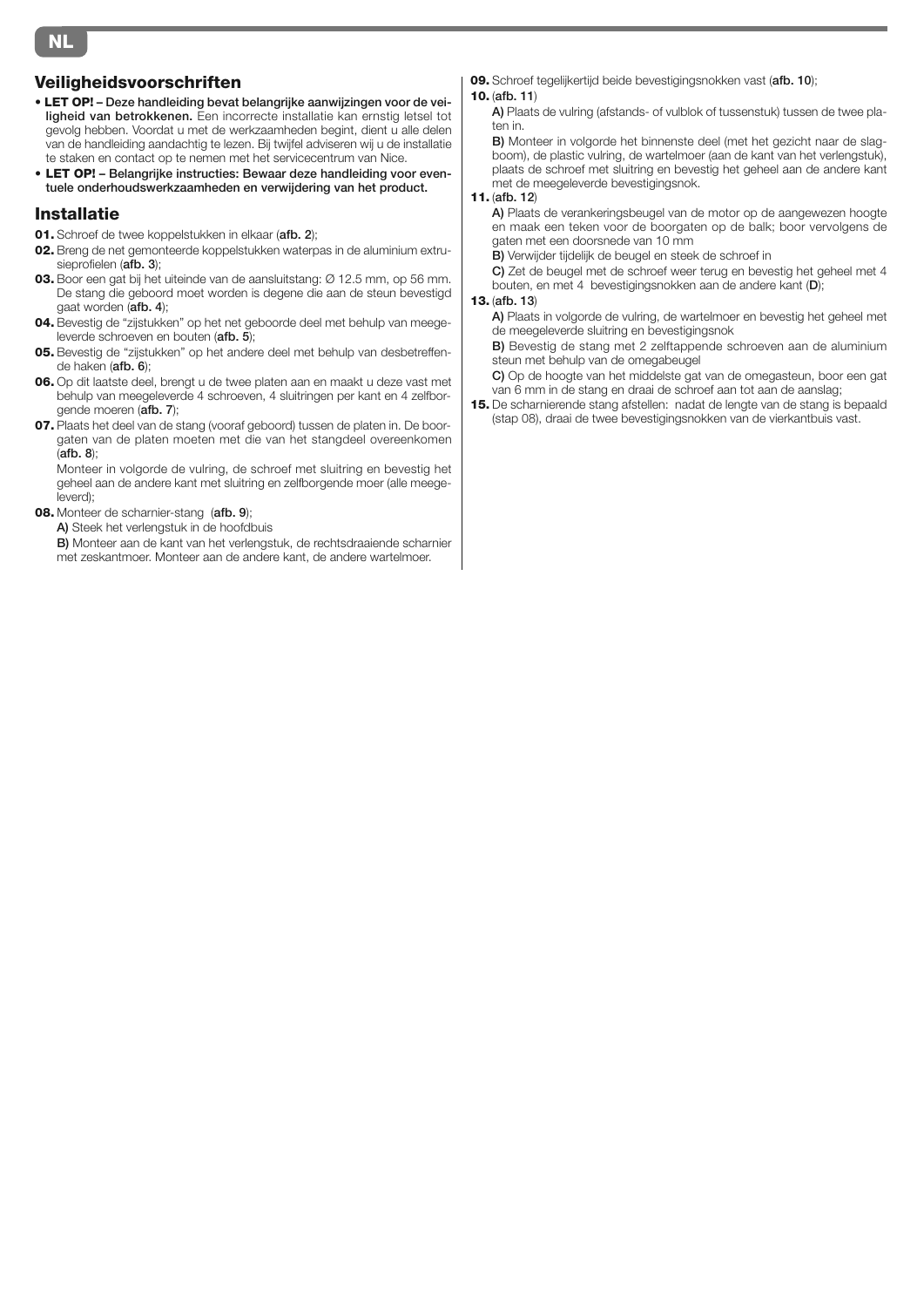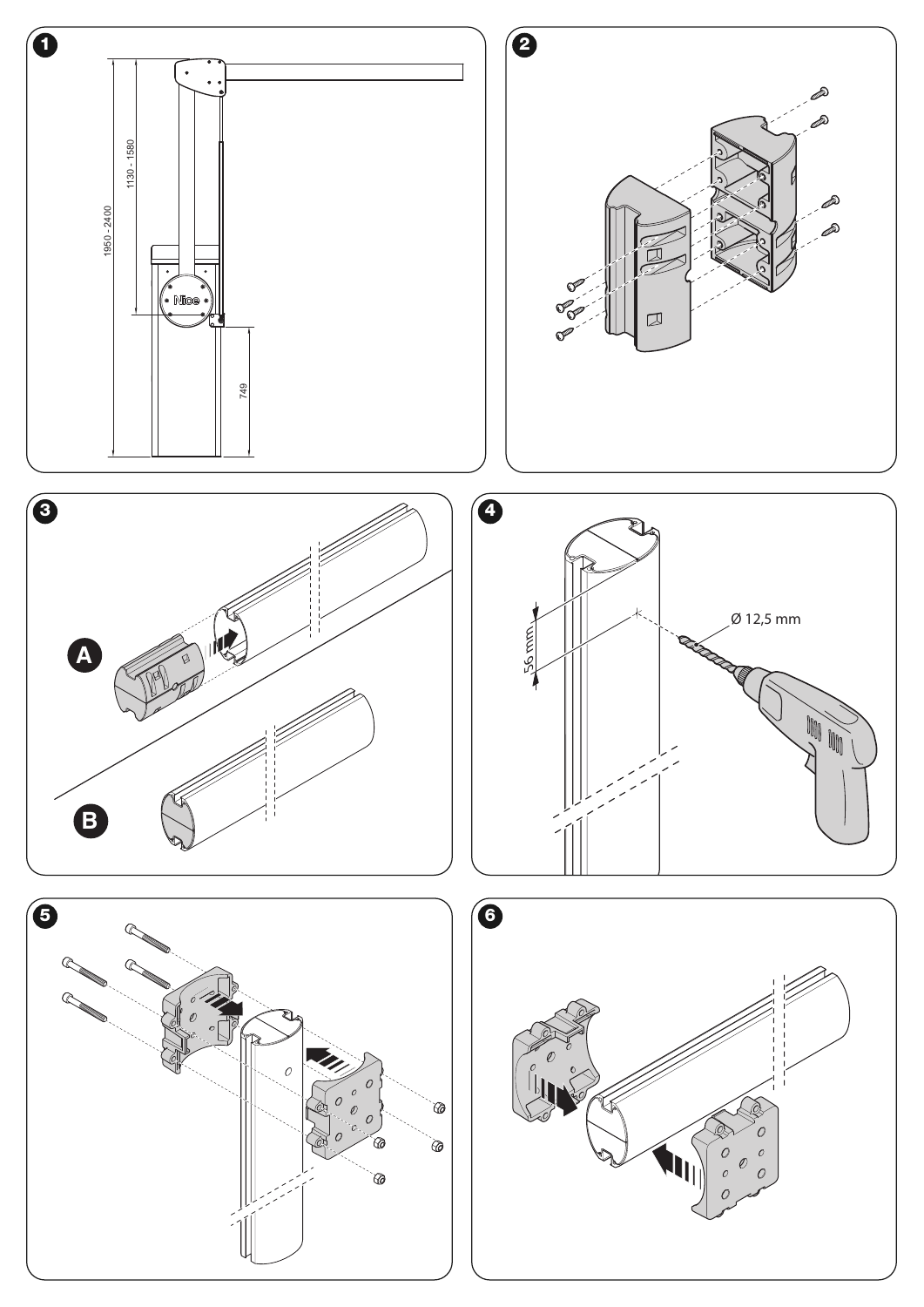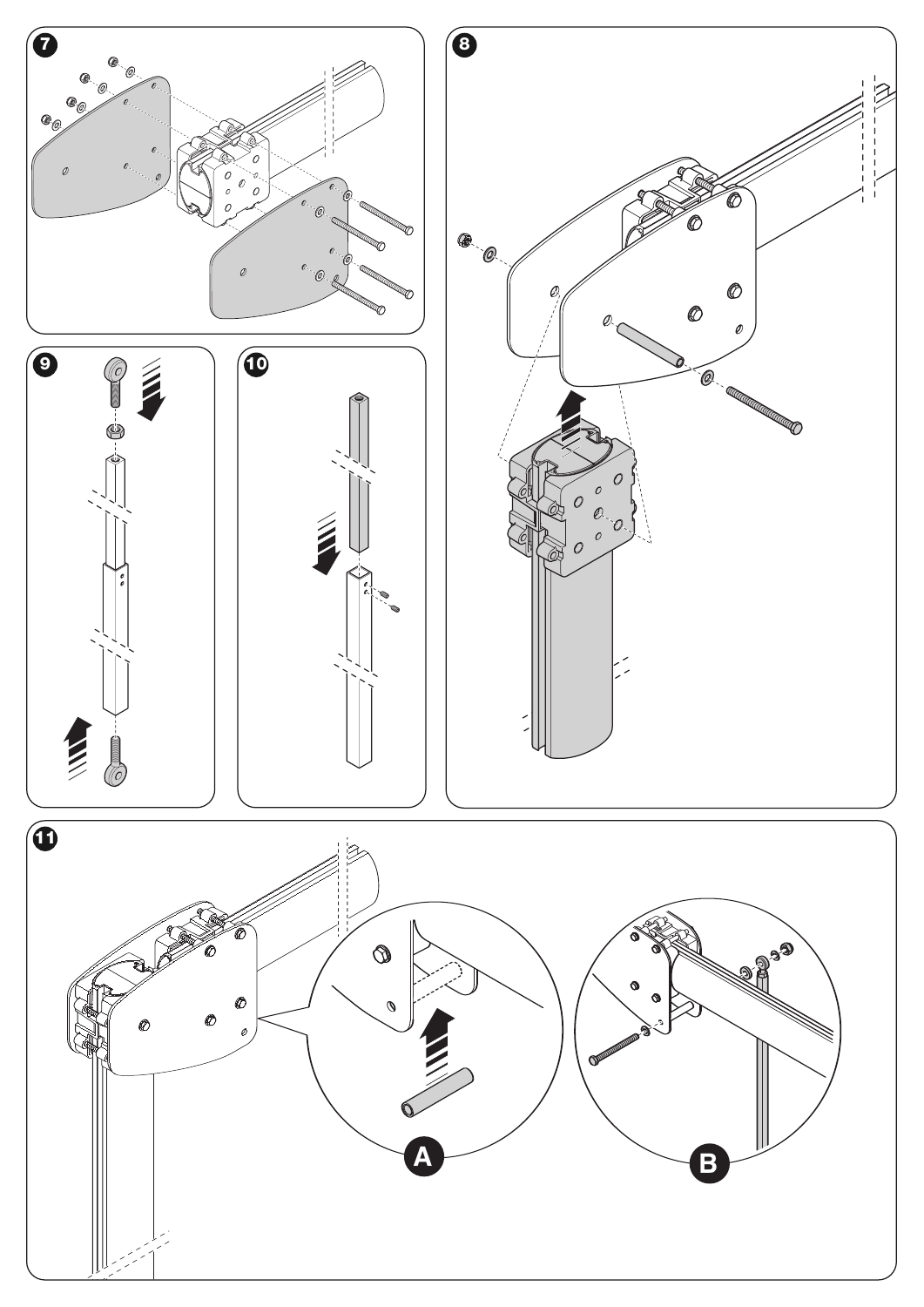